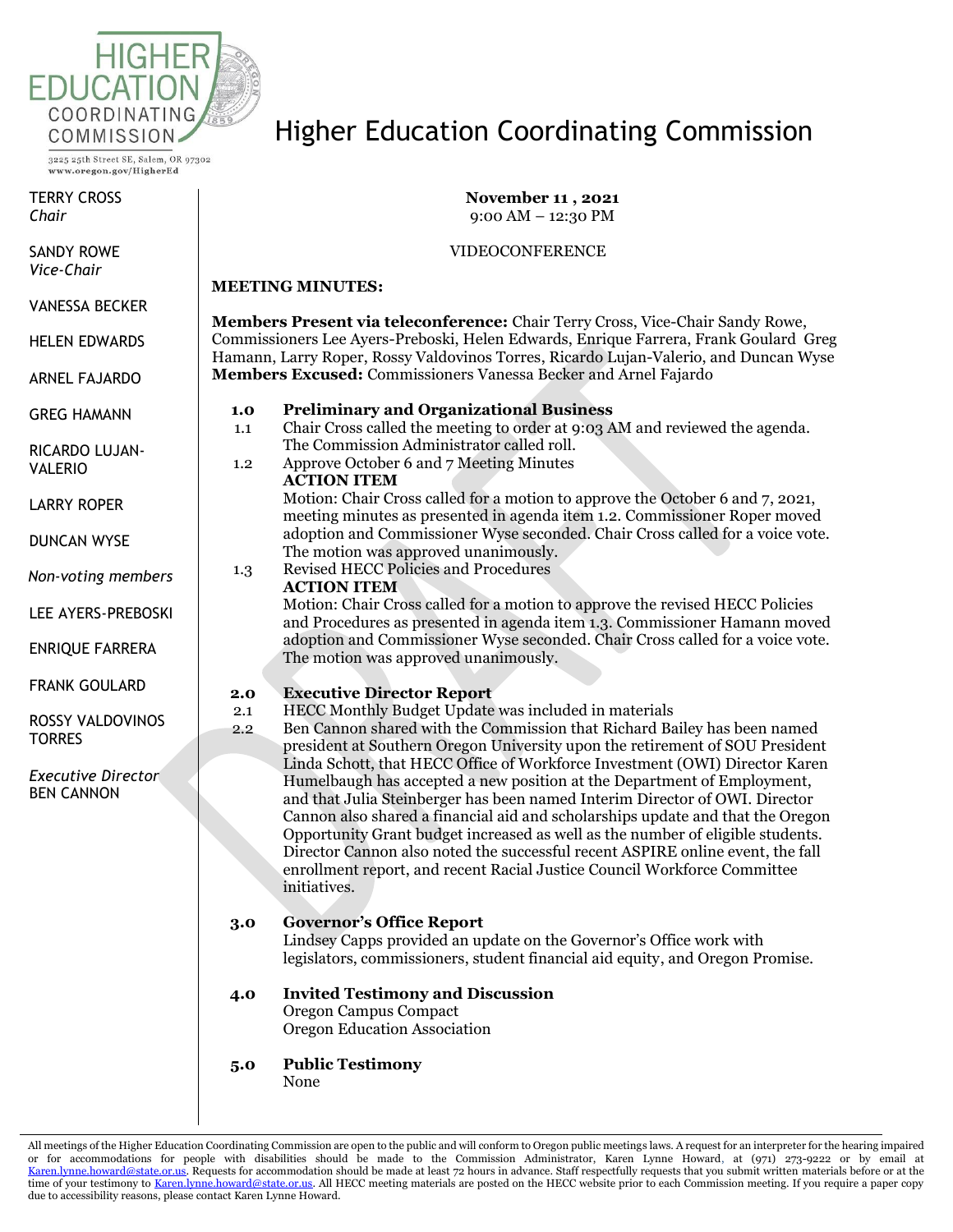

3225 25th Street SE, Salem, OR 97302 www.oregon.gov/HigherEd

TERRY CROSS *Chair*

SANDY ROWE *Vice-Chair*

VANESSA BECKER

HELEN EDWARDS

ARNEL FAJARDO

GREG HAMANN

RICARDO LUJAN-VALERIO

LARRY ROPER

DUNCAN WYSE

*Non-voting members*

LEE AYERS-PREBOSKI

ENRIQUE FARRERA

FRANK GOULARD

ROSSY VALDOVINOS **TORRES** 

*Executive Director* BEN CANNON

# Higher Education Coordinating Commission

## **6.0 Legislative Update**

Kyle Thomas shared a federal update regarding status of the budget reconciliation package (Build Back Better Act) as presented in agenda item 6.0.

#### **Leadership and Strategy**

## **7.0 2021-23 Strategic Roadmap**

7.1 Director Cannon shared proposed initiatives HECC staff has begun to develop, "Potential Initiatives for Realizing the Strategic Roadmap," to support the Strategic Roadmap that was approved by the Commission in August 2021 for postsecondary education and training as presented in agenda items 7.1a, 7.1b, and 7.1c.

## **8.0 HECC Equity Lens**

8.1 Rudyane Rivera-Lindstrom and Endi Hartigan share the updated and customized Oregon Equity Lens, now titled the Oregon HECC Equity Lens, with a renewed attention on application to postsecondary education and training, and affirm HECC's longstanding commitment to partnership on urgently addressing inequities across the education systems in Oregon, as presented in agenda item 8.1.

## **Strategic Implementation**

#### **9.0 Strategic Activity One: Reporting**

9.1 Amy Cox presented the request to approve the Annual College/University Staffing Report representing the 2019-2020 academic year for submission to the Legislature.

## **ACTION ITEM**

Motion: Chair Cross called for a motion to approve the Staffing Report (ORS 350.360) as presented in agenda item 9.1. Commissioner Roper moved adoption and Commissioner Hamann seconded. Chair Cross called for a voice vote. The motion was approved unanimously.

## **10.0 Strategic Activity Two: Funding**

10.1 Jim Pinkard and Donna Lewelling shared Report from the Funding and Achievement Subcommittee regarding HECC's Funding and Achievement subcommittee received an update on spending of the Higher Education Emergency Relief Fund (HEERF) and discussed a revised proposal for reviewing the formula that governs distribution of the Community College Support Fund (CCSF) as presented in agenda item 10.1

#### **Other Business**

## **11.0 Oregon Administrative Rules**

11.1 Bob Small presented the request to approve Chapter 575 permanent rules regarding the Oregon Teacher Scholarship Program, (HB 2166, 2021) **ACTION ITEM**

Motion: Chair Cross called for a motion to approve permanent rule amendments to Chapter 575 regarding the Oregon Teacher Scholarship Program, (HB 2166, 2021) as presented in agenda item 11.1. Vice-Chair Rowe moved adoption and Commissioner Wyse seconded. Chair Cross called for a voice vote. The motion was approved unanimously.

All meetings of the Higher Education Coordinating Commission are open to the public and will conform to Oregon public meetings laws. A request for an interpreter for the hearing impaired or for accommodations for people with disabilities should be made to the Commission Administrator, Karen Lynne Howard, at (971) 273-9222 or by email at [Karen.lynne.howard@state.or.us.](mailto:Karen.lynne.howard@state.or.us) Requests for accommodation should be made at least 72 hours in advance. Staff respectfully requests that you submit written materials before or at the time of your testimony t[o Karen.lynne.howard@state.or.us.](mailto:Karen.lynne.howard@state.or.us) All HECC meeting materials are posted on the HECC website prior to each Commission meeting. If you require a paper copy due to accessibility reasons, please contact Karen Lynne Howard.